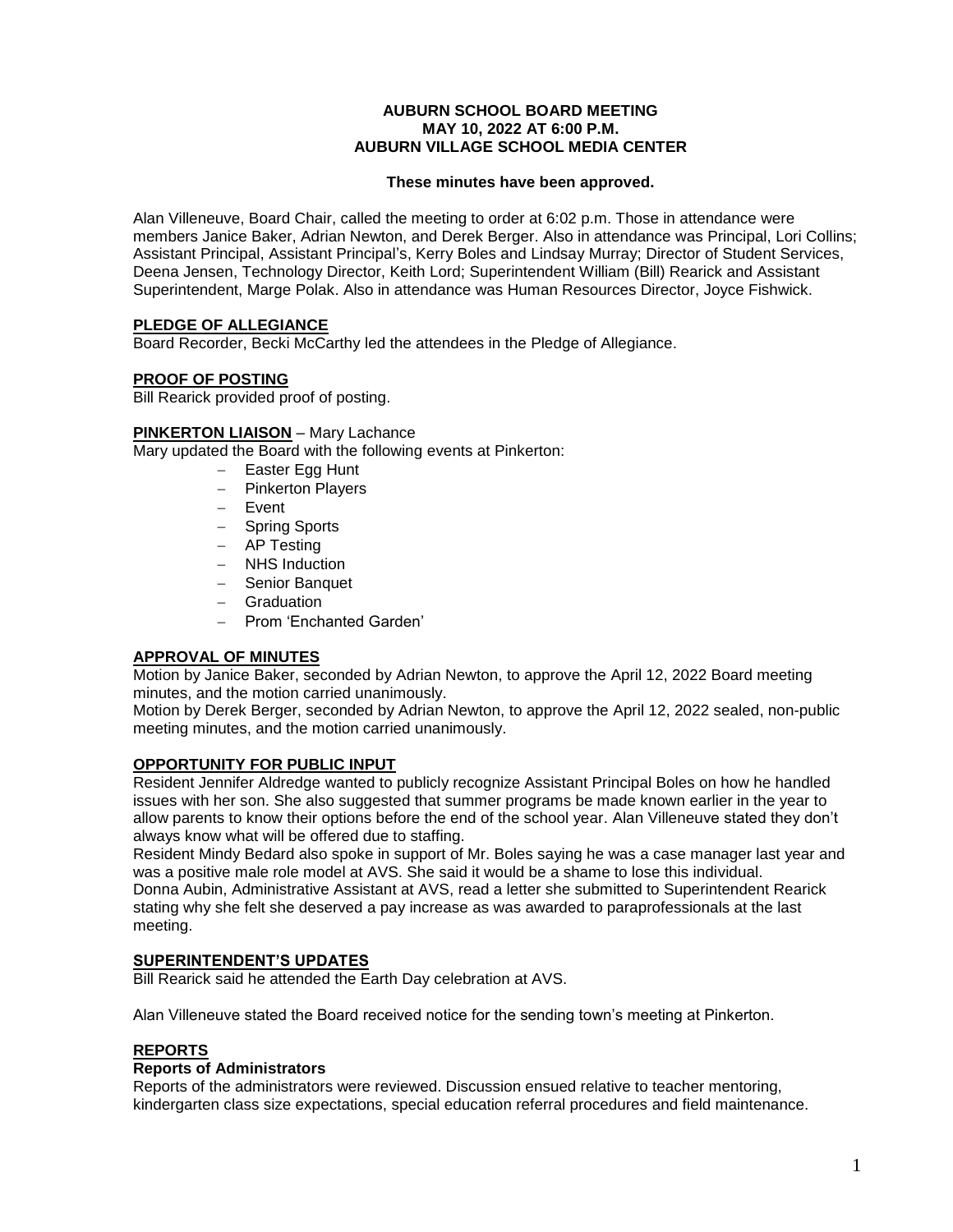Keith Lord reviewed his report and said he hoped to adopt a 3-year life expectancy for Chromebooks, as opposed to 3-5 years, and the need for purchasing additional ones.

## **Reports of Standing Committees**

Adrian Newton said PTA meets next week. Alan Villeneuve said that the PTA did an extraordinary job with Teacher Appreciation Week.

Derek Berger stated that the Delegate Assembly will be in October and the date to get suggested resolutions in is July 15.

# **OLD BUSINESS**

# **Strategic Planning**

Mark Dolan was present to update the Board and attendees to where they are with the Strategic Plan. Mr. Dolan stated that they narrowed 18 challenge questions to five initial focus areas:

- Productive, supportive environment
- $-$  Building youth for the future
- Amplifying learning everywhere
- Curious, motivated students
- Defining learning outcomes and student success

Mr. Dolan said they expect to have 6-7 more meetings and to have a draft at the end of July and a finalized plan mid-August.

Jennifer Aldredge asked if there would be a survey for parent input, to which Mr. Dolan said it could be considered, and that members of the community will have ample time to participate in the process.

# **NEW BUSINESS**

#### **Salary Review by Position**

Bill Rearick stated that he reviewed all AVS positions and said he wouldn't recommend additional increases this year as it would create issues with the budget. He said it could be discussed further at the Board Retreat.

#### **Summer Academy Teacher Pay**

Bill Rearick stated that last year, the special education team received \$50 an hour or their per diem ratewhichever was higher- and suggested the same rates be offered to the regular education staff this summer as well. It was the consensus of the Board to approve this.

#### **Annual Review of Policies AD and DFA**

Bill Rearick stated that these two policies are to be reviewed annually.

The Board reviewed each. No changes were made.

#### **General Assurances**

Marge Polak stated that the Superintendent and Board Chair reviewed and signed each page of the General Assurances. She said these are required by the Department of Education (DOE) in order to receive federal funds. This will be sent to the DOE tomorrow.

# **FINANCIAL**

#### **Manifest Approvals**

Motion by Janice Baker, seconded by Derek Berger, to approve the manifest in the amount of \$941,511.03, and the motion carried unanimously.

#### **Expenditure Report**

The expenditure report was in the packet for review.

#### **POLICIES**

#### **Second Reading Policy DGA and JICD**

Motion by Derek Berger, seconded by Janice Baker, to approve Policy DGA as presented, and the motion carried unanimously.

Derek Berger summarized additional changes to JICD.

Motion by Derek Berger, seconded by Janice Baker, to approved Policy JICD as presented and amended, and the motion carried unanimously.

#### **PERSONNEL**

#### **Superintendent's Nominations**

Motion by Derek Berger, seconded by Adrian Newton, to accept the Superintendent's Nominations of Lindsay Conrad and Emily Royce, and the motion carried unanimously.